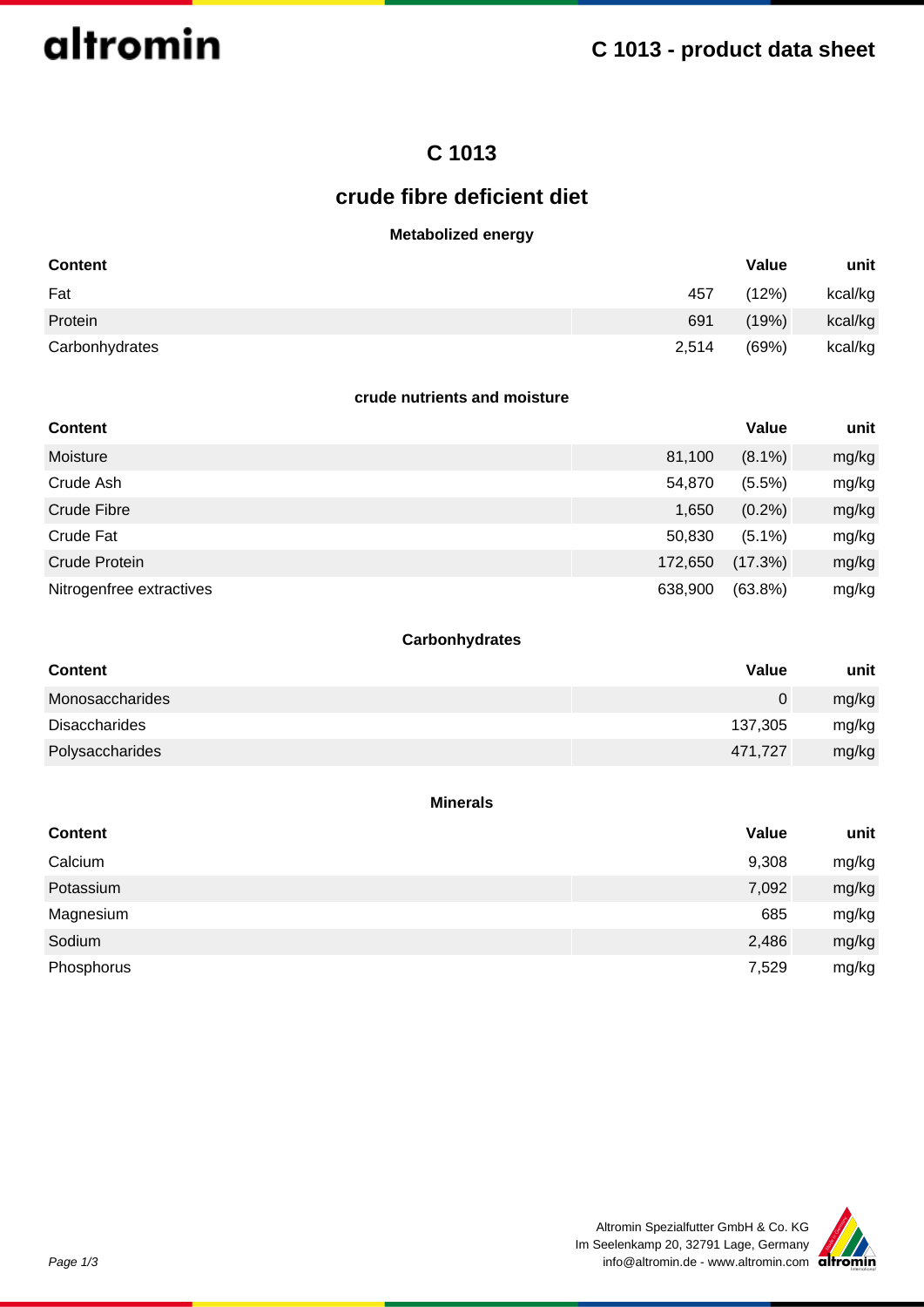# altromin

## **C 1013 - product data sheet**

## **Trace elements**

| <b>Content</b> | Value    | unit  |
|----------------|----------|-------|
| Aluminium      | 2.83     | mg/kg |
| Chlorine       | 3,630.00 | mg/kg |
| Iron           | 178.47   | mg/kg |
| Flourine       | 4.17     | mg/kg |
| Iodine         | 0.51     | mg/kg |
| Cobalt         | 0.15     | mg/kg |
| Copper         | 5.75     | mg/kg |
| Manganese      | 100.84   | mg/kg |
| Molybdenum     | 0.20     | mg/kg |
| Sulfur         | 2,791.50 | mg/kg |
| Selenium       | 0.34     | mg/kg |
| Zinc           | 29.24    | mg/kg |

## **Added vitamins**

| <b>Content</b>   | Value  | unit  |
|------------------|--------|-------|
| Vitamin A        | 15,000 | IU/kg |
| Vitamin D3       | 500    | IU/kg |
| Vitamin E        | 180    | mg/kg |
| Vitamin K3       | 10     | mg/kg |
| Vitamin B1       | 20     | mg/kg |
| Vitamin B2       | 20     | mg/kg |
| Vitamin B6       | 15     | mg/kg |
| Vitamin B12      | 41     | µg/kg |
| Nicotinic acid   | 50     | mg/kg |
| Pantothenic acid | 50     | mg/kg |
| Folic acid       | 10     | mg/kg |
| <b>Biotin</b>    | 201    | µg/kg |
| Choline chloride | 1,012  | mg/kg |
| Vitamin C        | 20     | mg/kg |